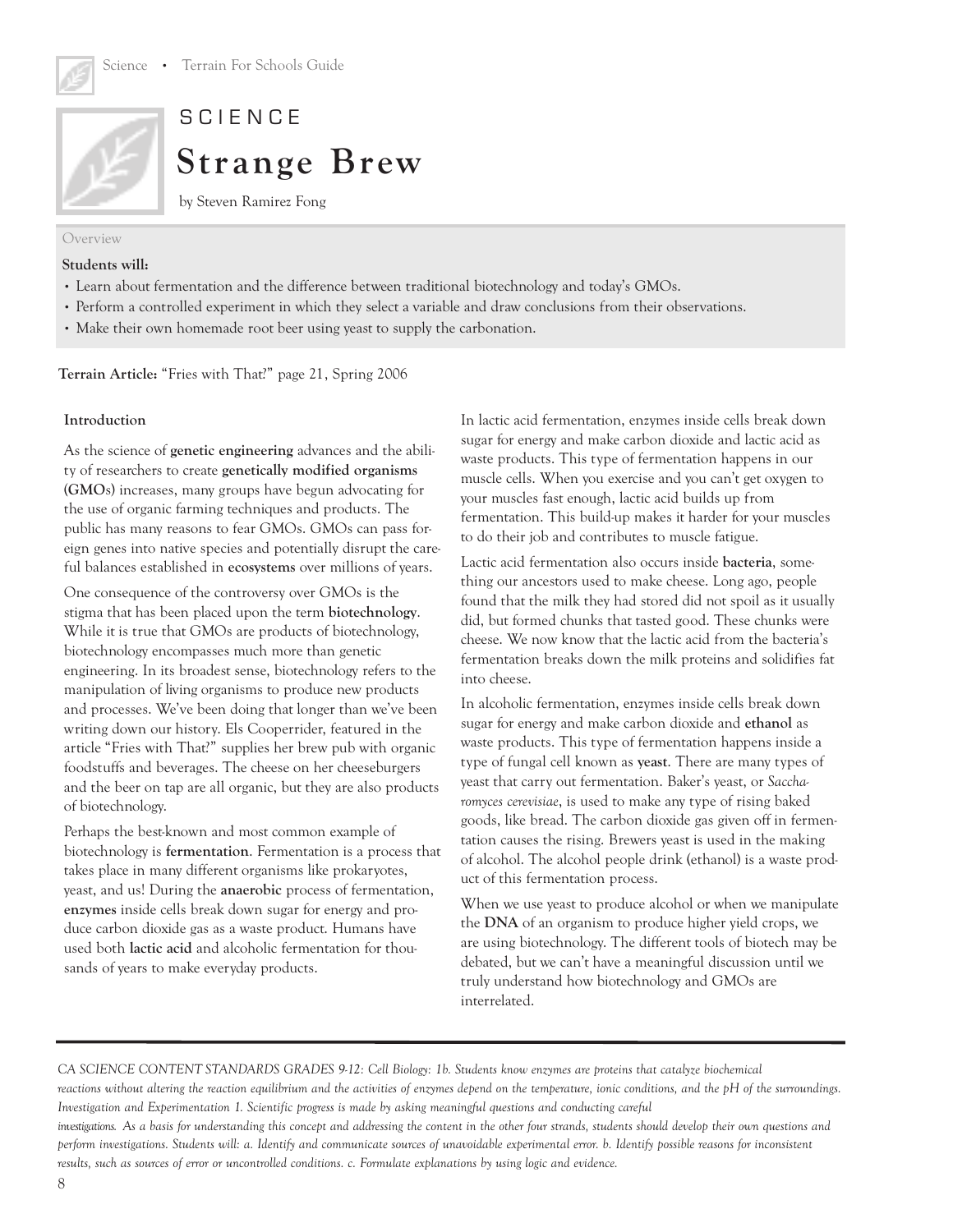### **Taste Test** Warm-up Activity

**Students will sample root beer, write down their observations, and discuss GMOs and biotechnology.**

#### **Teacher Directions**

- 1. A week before beginning the lesson, announce to students that they will each need to bring in one clean, plastic 500mL bottle **with** its cap. (Or you can purchase a case of drinking water in appropriately sized bottles for the students.)
- 2. Three days before beginning the lesson, prepare several batches of root beer following the procedure outlined on **page 8**. There should be enough for each student to sample approximately 100-200 mL of root beer. An equal amount of root beer needs to be purchased from the store.
- 3. The day before beginning the lesson, assign the students to read Terrain article "Fries with That?"
- 4. Prior to beginning the lesson, set up a lab station for each group with the materials listed in the student procedure and samples of root beer – one from the store, one you prepared.
- 5. On the day of the lesson, create student groups of four. Direct student-groups to their lab stations. Have the students sample the two types of root beer labeled only "A" and "B."
- 6. Write the following on an overhead or a chalk board:

**Students groups: Taste root beer A and B, take out a piece of paper, and answer the following questions as a group. Be prepared to share your answers with the class.**

#### **Root Beer Questions**

**What do you think is in root beer? How do you think root beer is made? What do you think the difference is between these two root beers? (To answer this question, you need to make observations)**

**Consensus Questions:**

**(Your answers must include parts of each individual member's answers.) What is the difference between a GMO and an organic** 

**a product that was made using biotechnology? Why is there so much controversy surrounding GMOs? What is meant by the term "Biotechnology?"**

- 7. Assign the introductory reading on **page 8** as homework.
- 8. Pass out a copy of the Root Beer Lab Procedure on **page 10**. Have students make root beer, label the bottles, and tightly cap them.



### **Glossary of Terms**

**Anaerobic process**: a process that occurs in the absence of oxygen.

**Bacteria**: single celled organisms with no nucleus or organelles.

**Biotechnology**: the manipulation of living organisms to produce new products or processes.

**DNA**: Deoxyribonucleic Acid (the molecule of heredity).

**Ecosystem**: all the living and non-living things within a defined area.

**Enzyme**: a protein molecule that catalyzes a reaction.

**Ethanol**: the organic molecule produced by alcoholic fermentation.

**Fermentation**: an anaerobic process in which sugar is broken down for energy.

**Fungal Cell**: a cell of the Kingdom Fungus which absorbs its nutrients from an outside source.

**Gene**: a segment of DNA that codes for a protein product.

**Genetic Engineering**: the manipulation of DNA to produce new or altered organisms.

**Genetically Modified Organism (GMO)**: an organism that has been altered through genetic engineering.

**Lactic Acid**: a waste product of lactic acid fermentation.

**Lactic Acid Fermentation**: the type of fermentation that occurs in bacteria and muscle cells.

**Prokaryote**: another name for bacteria.

**Protein**: an organic molecule composed of amino acids.

**Saccharomyces cerevisiae**: the common type of yeast known as "Baker's yeast."

**Yeast**: a single celled fungal organism commonly used in fermentation.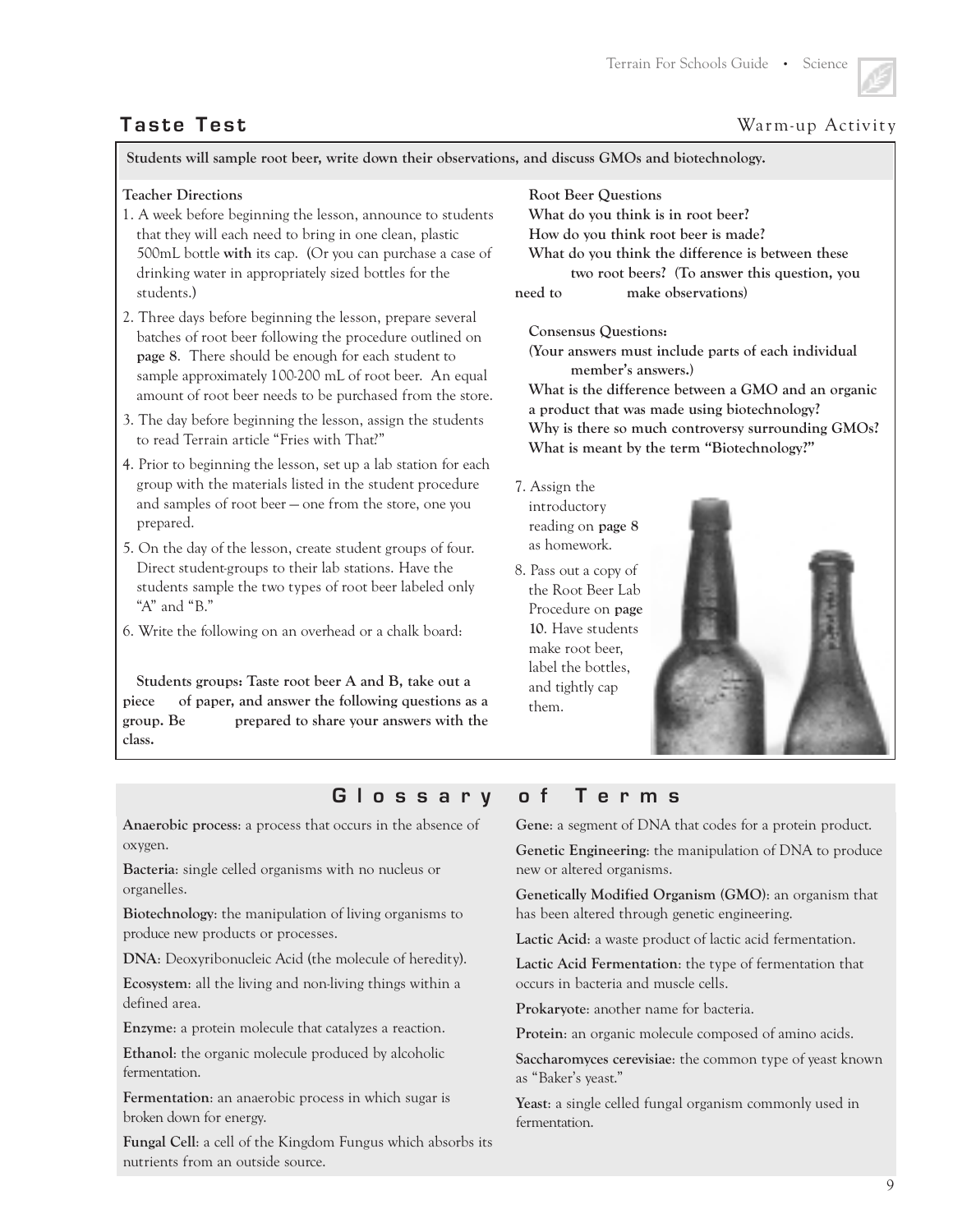

## **What's in Root beer?**

**Students will make their own root beer.**

#### **STUDENT ROOT BEER LAB PROCEDURE**

At your lab station, you are going to use the following procedure to make root beer using yeast – a living organism – as asource of carbonation. In your 500mL plastic bottle, you need to add all the ingredients in the appropriate amounts and then place your root beer in the sink or other location designated by your teacher. Then all you need to do is wait for a few nights and let the yeast do their work!

#### **Materials**

500mL plastic bottle with cap Water (approximately .5 liter) Root beer extract\*(2.5 mL) Table sugar (50 grams) Yeast (.2 grams) Graduated cylinder Pipette Electronic balance Weigh boat Spatula/spoon Funnel Magic marker for labeling Measuring cup Ruler

#### **Directions**

1. Label your bottle with your name, the date, and your period.

Lab Activity

- 2. Measure 250 mL of water with a measuring cup.
- 3. Pour the water into your bottle.
- 4. Measure out 50 grams of sugar and .2 grams of yeast using the balance.
- 5. Place the yeast and sugar into your bottle.
- 6. Measure out 2.5 mL of root beer extract. Add this to your bottle.
- 7. Mix the contents well. Shake with the cap on.
- 8. Add more water until the water level is approximately 4 centimeters from the top of the bottle.
- 9. Tightly cap your bottle and lay it on its side in the sink (or other location) designated by your teacher.



\*For root beer extract, we recommend the 100% natural ingredient root beer extract (#2) available from www.hoptech.com, a homebrewing supplier located in Dublin, CA. Historians often credit Charles Hires with creating the root beer f lavor we recognize today. The ingredients that went into Hires root beer in 1922 included birch bark, chirreta, dog grass, ginger, hops, juniper berries, licorice, sarsaparilla, sugar, vanilla, wintergreen, and yerba mate.

**Warning: If these fermentation activities are performed properly, tiny, trace amounts of alcohol will be produced. These amounts will be so small that the root beer would never be considered alcoholic. If batches are allowed to ferment longer than the prescribed time (beyond 48 hours) they will contain more alcohol.**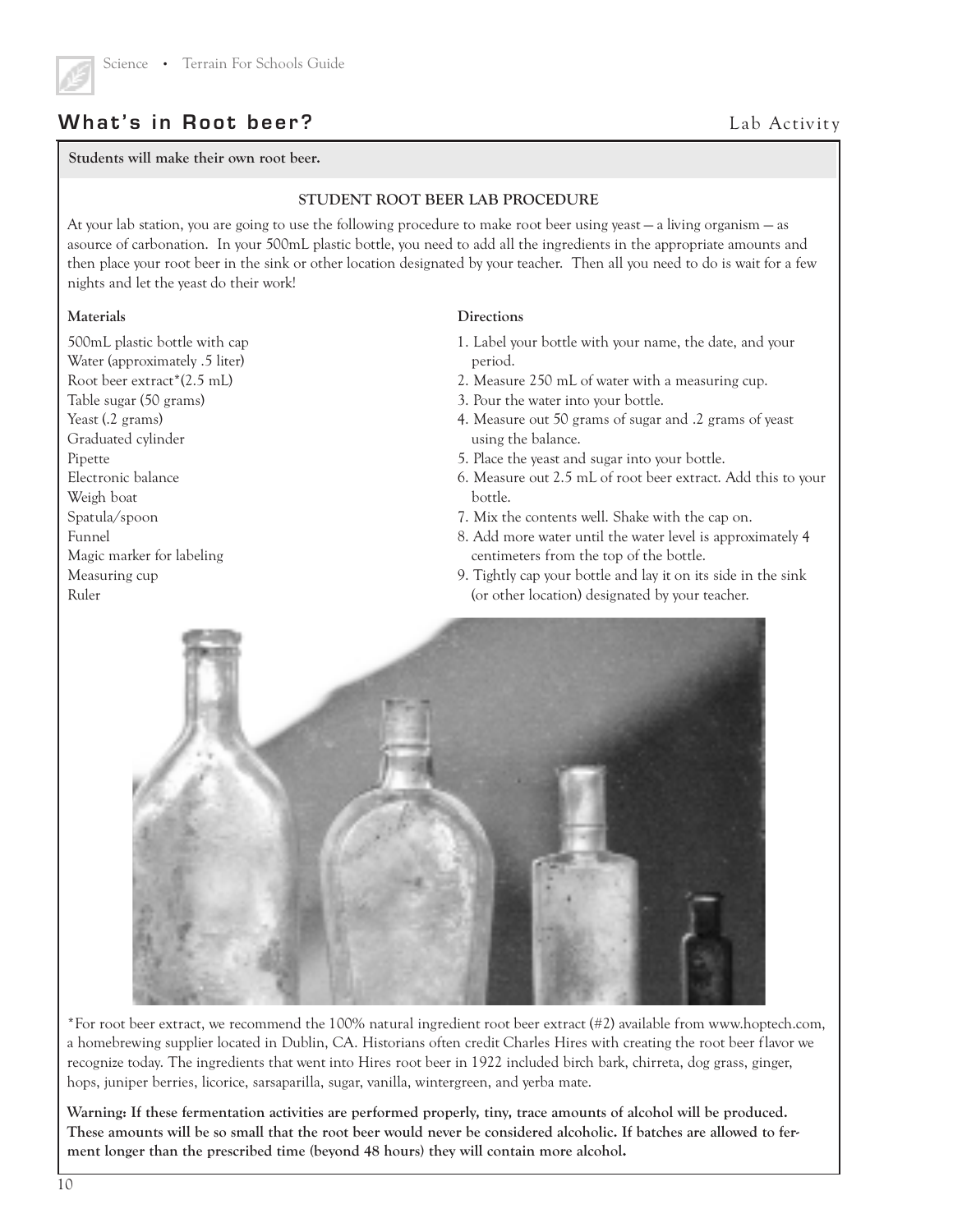## **Fermentation Experiment Demo** Activity

**Students will watch the demonstration and hypothesize what increases the rate of fermentation.**

#### **Teacher Directions**

- 1. Prior to the beginning of the lesson, set up a demonstration of the yeast balloon experiment using the directions on **page 12**. Set up a few examples so that some balloons are already filled when the students enter the classroom. Make sure the others fill at different times during the first few minutes of class as the students write.
- 2. Write questions **a** through **d** on an overhead or chalkboard. Give the students some time to answer them on a sheet of paper. Have the groups share their responses to the first three questions **(a-c)**. Demonstrate the yeast balloon experiment and lead the class in a discussion of WHAT is happening and WHY it is happening.
- 3. Ask the students to share their responses to question **d**. As a class, decide on several ideas that can be tested given the constraints of your classroom. If students have difficulty, you can suggest or lead them to the following ideas:

### **Student Directions**

After you settle in, take out one piece of paper. Read the questions below. Discuss your responses with your group and write them down. Refer to the article "Fries with That?" from the night before if needed. Be prepared to share your answers with the class.

- a. Briefly observe your root beer bottle. What has happened? WHY?
- b. What is yeast? Draw a picture of one if you can.
- c. What is fermentation? You can describe it or write an equation.
- d. What factors do you think might affect the rate of fermentation? (Name at least three.)



4. When enough ideas have been generated, assign or allow groups to select one. Instruct them to design a simple experiment in which they test the variable they have been assigned.





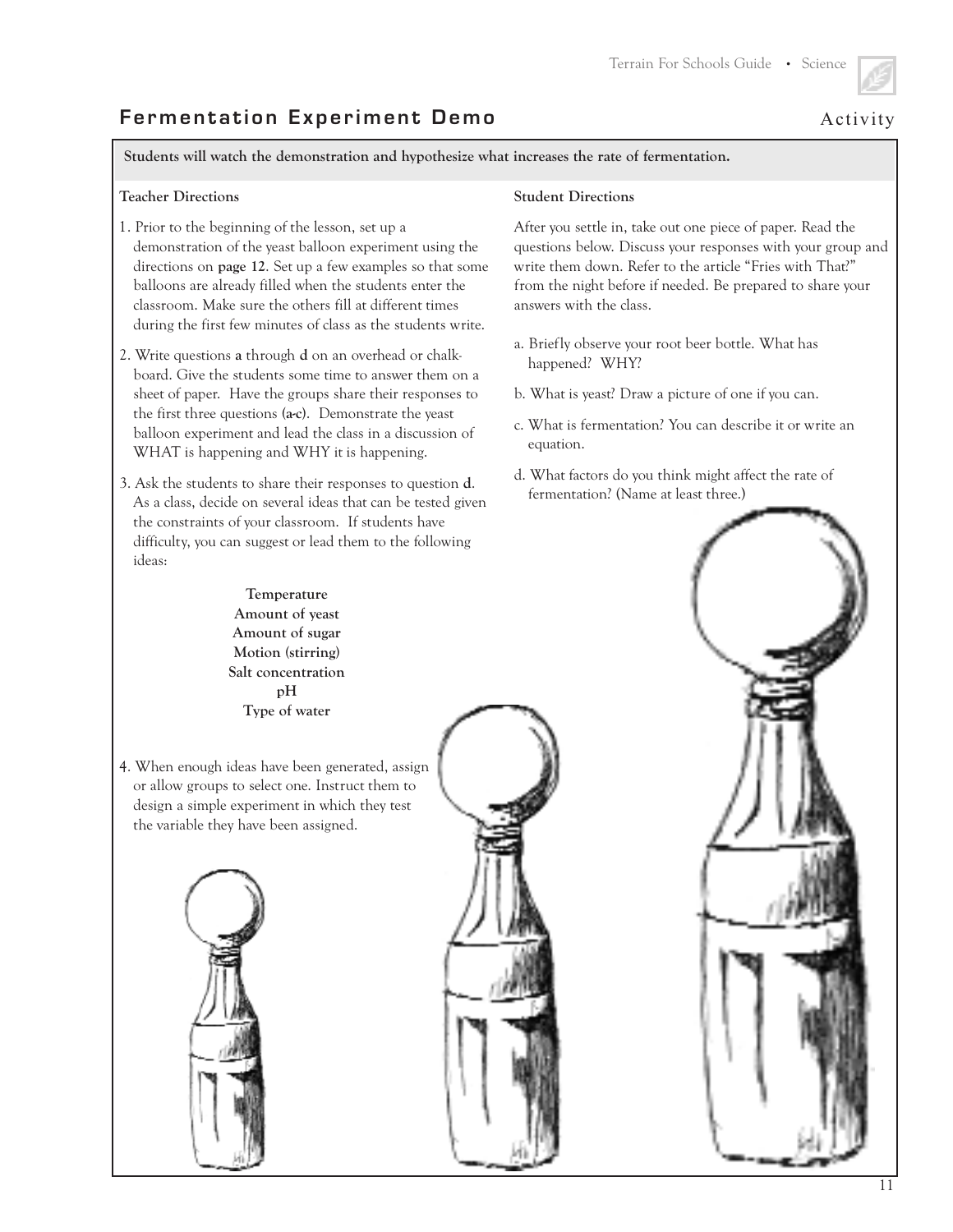

## **Yeast Balloon Experiment**

**Students will design an experiment in which they will test the effect of one variable on the rate of yeast fermentation.**

#### **STUDENT YEAST BALLOON PROCEDURE**

#### **Directions**

With your group, you are going to design an experiment to test the effect of one variable on the rate of yeast fermentation.

**Materials:** (for ONE yeast balloon set up) 500mL plastic bottle Large rubber balloon 400mL of warm water (40-45 degrees Celsius) 1 packet of active dry yeast 15 grams of sugar Hot plate or water bath Thermometer

#### **Lab Write-Up**

- As you design your experiment, you must write down the following:
- A. Your group's QUESTION
- B. Your group's HYPOTHESIS
- C. Your group's list of MATERIALS
- D. Your group's specific PROCEDURE
- E. A table where your group will record its DATA and OBSERVATIONS

#### **Before you begin your experiment please note**:

**•**The basic procedure is for ONE 500mL bottle. You will most likely be making at least 4 bottles as you test your group's variable.

**•**You will need to change one of the aspects of the procedure depending on your variable. For instance, if you are going to change the amount of yeast used, you'll prepare one bottle following the directions below and three others with varying amounts of yeast.

**•**Make sure you are only changing one thing (your variable!). Everything else should be exactly the same!

#### **Basic Procedure**

- 1. Use a hot plate or water bath to heat 400mL of water to 40-45 degrees Celsius.
- 2. While your water is heating, stretch out your balloon by inflating it 10 times.
- 3. Add 15 grams of sugar and 1 packet of active dry yeast to the water and stir until it dissolves.
- 4. Transfer your yeast and sugar mixture to your plastic bottle.
- 5. Place your balloon over the top of the bottle. You can secure it further with some strong tape if you like, but most balloons should work fine if secured tightly.
- 6. As time passes, observe what happens to the mixture in the bottle and to the balloon. Record your observations.



## Lab Activity